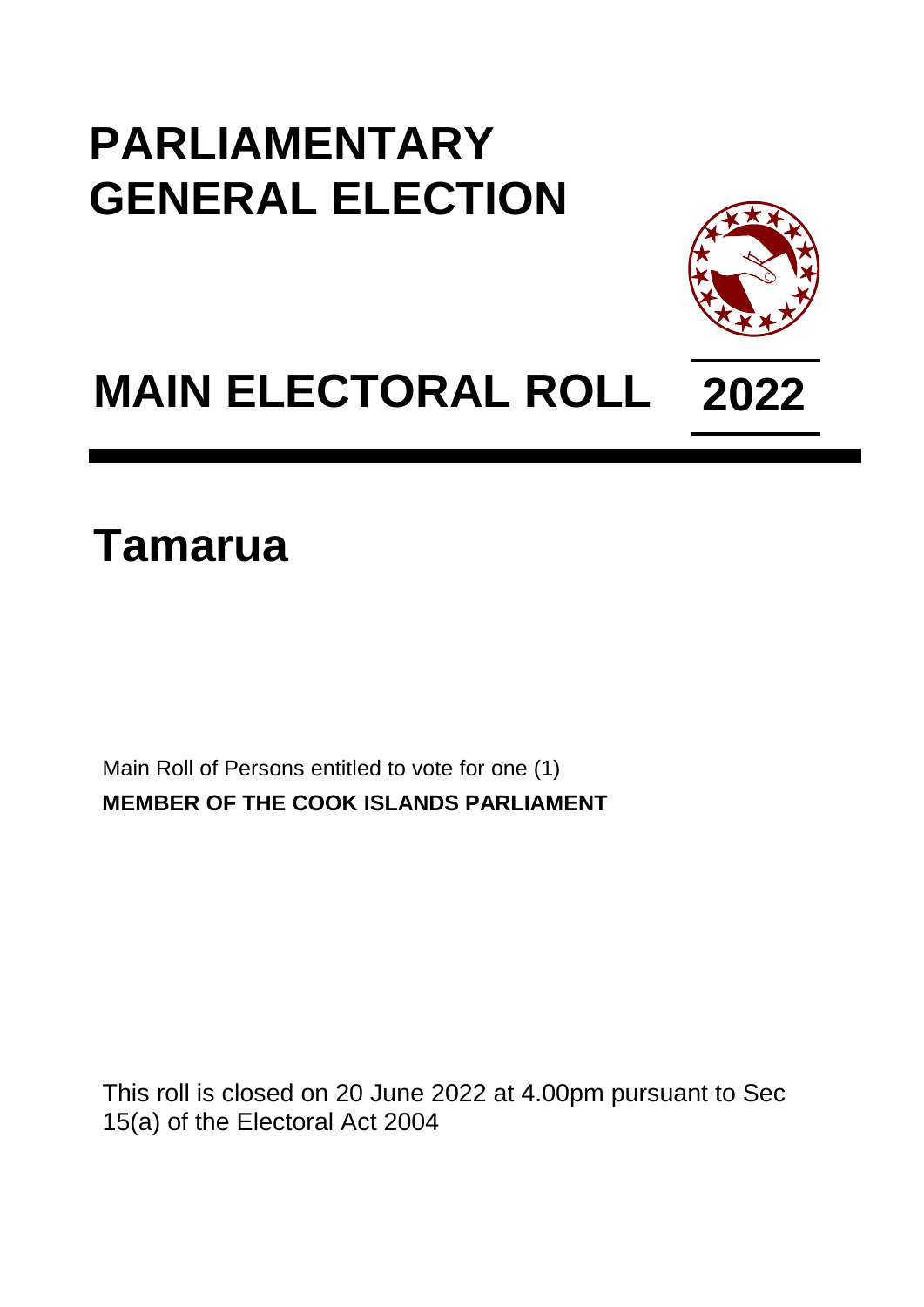

|    | orm |  |  |  |
|----|-----|--|--|--|
| v. |     |  |  |  |

| ستعص<br>Page   |                                                 |
|----------------|-------------------------------------------------|
| 1<br>Line      | Name in Full, Residence, Occupation             |
| 1              | AITAU Aitau Toru, Tamarua, Planter              |
| $\overline{2}$ | AITAU Emamarie, Tamarua, Orometua Vaine         |
| 3              | AITAU Iana, Tamarua, Pastor                     |
| $\overline{4}$ | AITAU Manuia Te Tamaine, Tamarua, Housewife     |
| 5              | AREAI Ngametuaangai, Tamarua, Labourer          |
| 6              | ATARIKI Kirianu, Tamarua, Labourer              |
| 7              | ATARIKI Roimata, Tamarua, Home Duties           |
| 8              | AUTOKOTORU Mino, Tamarua, Destitute             |
| 9              | KAITETI Mariake, Tamarua, Domestic Duties       |
| 10             | KAITETI Ngatamariki, Tamarua, Domestic Duties   |
| 11             | KAUVAREVAI Ngauora, Tamarua, Pensioner          |
| 12             | KAUVAREVAI Tangitamaine, Tamarua, Pensioner     |
| 13             | MAKIITI Teararoa, Tamarua, Planter              |
| 14             | MATAPO Aerenga, Tamarua, Policeman              |
| 15             | MATAPO Andy, Tamarua, Planter                   |
| 16             | MATAPO Betera, Tamarua, Domestic Duties         |
| 17             | MATAPO Faith Aravea, Tamarua, Disable           |
| 18             | MATAPO Ngatamariki, Tamarua, Island Admin Clerk |
| 19             | MATAPO Tetangi, Tamarua, Member of Parliament   |
| 20             | METUAIVI Metuakore, Tamarua, Planter            |
| 21             | METUAKORE Eugene, Tamarua, Planter              |
| 22             | METUAKORE Tangiteina, Tamarua, Domestic Duties  |
| 23             | METUAKORE Terepai, Tamarua, Labourer            |
| 24             | METUATAOPU William, Tamarua, Destitute          |

NGARIU Edith, Tamarua, Teacher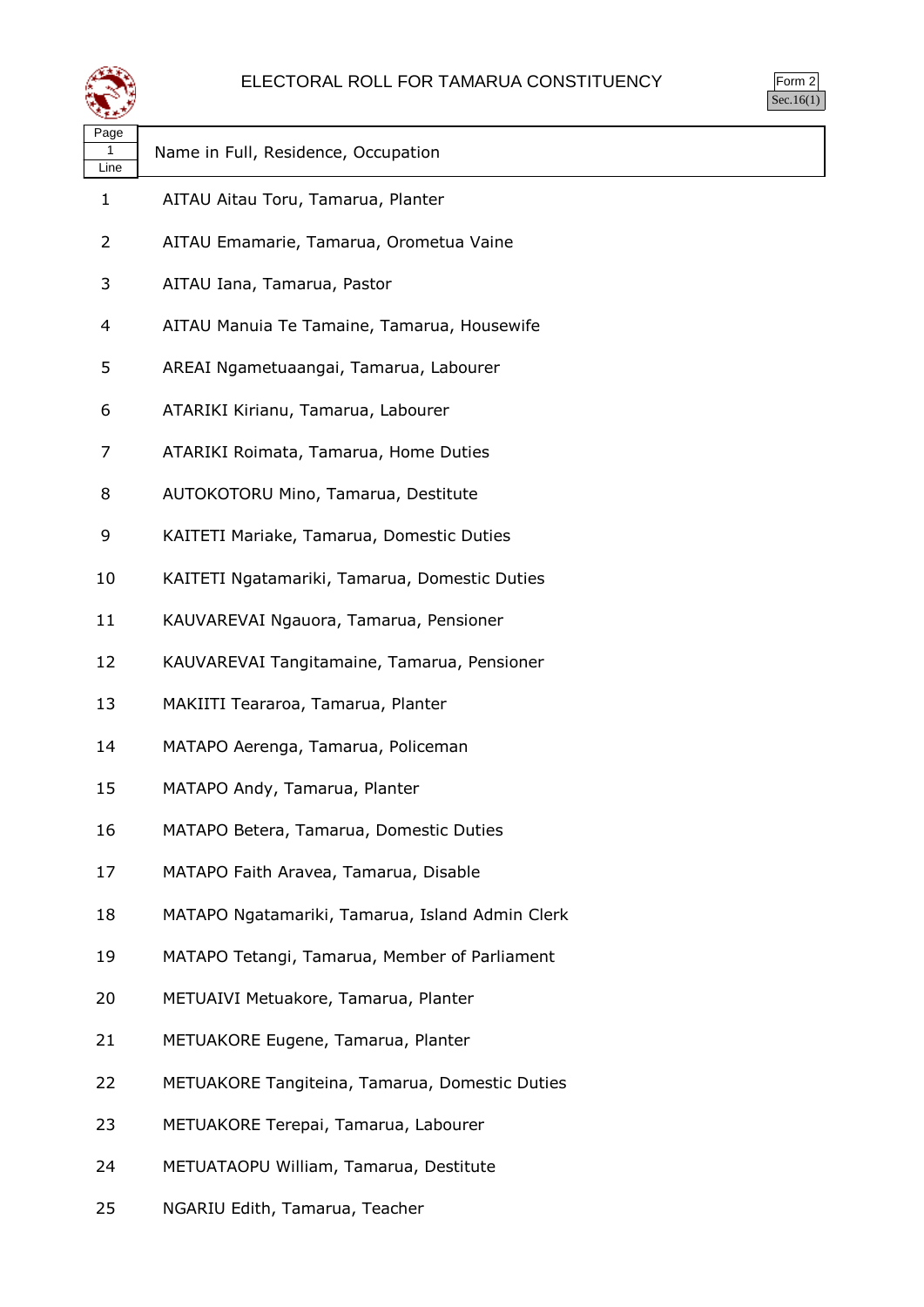| ELECTORAL ROLL FOR TAMARUA CONSTITUENCY |  |  |
|-----------------------------------------|--|--|
|                                         |  |  |

|     | <sub>rm</sub> |  |  |  |
|-----|---------------|--|--|--|
| e i |               |  |  |  |

|                   | ELECTORAL ROLL FOR TAMARUA CONSTITUENCY                 | Form 2<br>Sec.16(1) |
|-------------------|---------------------------------------------------------|---------------------|
| Page<br>2<br>Line | Name in Full, Residence, Occupation                     |                     |
| 1                 | NGARIU Maine, Tamarua, Retired                          |                     |
| 2                 | NGATUPUNA Pareina, Tamarua, Operator                    |                     |
| 3                 | NGAUORAITI Patrick Richard, Tamarua, Planter            |                     |
| 4                 | PAREINA Tokorua, Tamarua, Planter                       |                     |
| 5                 | PAREINA Zebuluna, Tamarua, Domestic Duties              |                     |
| 6                 | PARIMA Lucky, Tamarua, Planter                          |                     |
| 7                 | PINEKI Metuavaine Moeroa, Tamarua, Housewife            |                     |
| 8                 | RIMA Makiuti, Tamarua, Self Employed                    |                     |
| 9                 | ROBERT Tunaunau Reva, Tamarua, Planter                  |                     |
| 10                | TANGIMATAITI Daryl Jason, Tamarua, Planter              |                     |
| 11                | TANGIMATAITI Kapu, Tamarua, Retired                     |                     |
| 12                | TANGIMATAITI Nooroa Rangi, Tamarua, Labourer            |                     |
| 13                | TANGIMATAITI Tangimetua, Tamarua, Caregiver             |                     |
| 14                | TANGIMATAITI Tumaru, Tamarua, Planter                   |                     |
| 15                | TEAURIMA Tamaine, Tamarua, Retired                      |                     |
| 16                | TEAURIMA Tearapiri, Tamarua, Retired                    |                     |
| 17                | TERE Ngametua, Tamarua, Infrastructure                  |                     |
| 18                | TEREMOANA Pangia, Tamarua, Self Employed                |                     |
| 19                | TEREMOANA Vaiora, Tamarua, Self Employed                |                     |
| 20                | TINI Leuila, Tamarua, Caregiver                         |                     |
| 21                | WILLIAM Akauta, Tamarua, Housewife                      |                     |
| 22                | WILLIAM Haraveikore Halo, Tamarua, Minister of Religion |                     |
| 23                | WILLIAM Kathryn, Tamarua, Unemployed                    |                     |